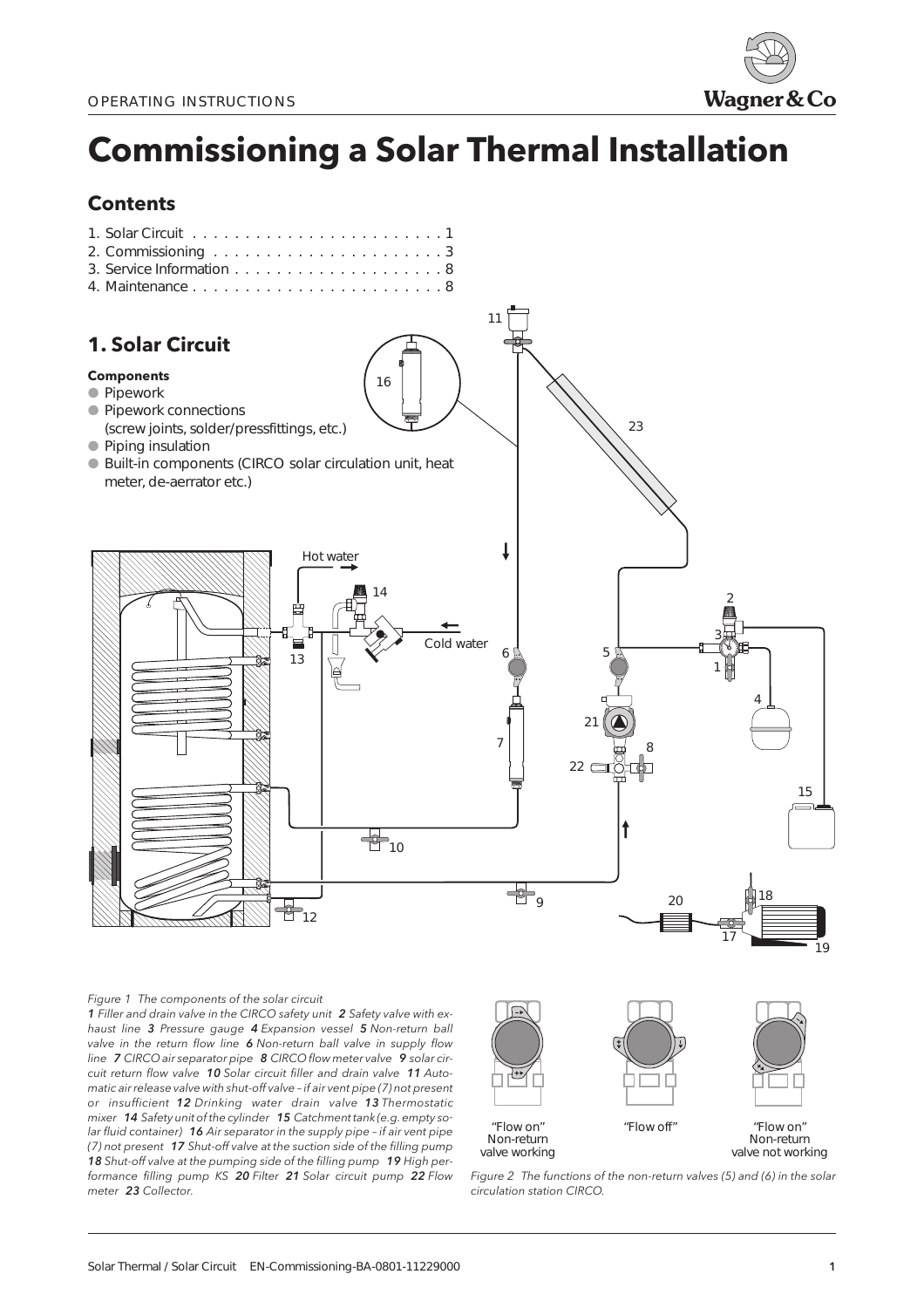The solar circuit must always be composed of material appropriate to the temperature and pressure as well as the heat transfer medium (propylene glycol).

### **Pipework and connections**

- Hard or soft copper piping.
- Twinflex TVA stainless steel corrugated tube (figure 4).
- Hard soldering, pressfittings with approved sealing material, soft soldering with Sn Cu3.
- You should use a suitable sealant e.g. hemp and a pipe sealing compound. Teflon tape is not suitable.

#### **Insulating material**

- Temperature resistant EPDM insulation hose.
- Mineral wool cover for dry areas (figure 5).
- Outside insulation must be protected against UV radiation (e.g. metal cladding).



*Figure 3 Pipe assembly kit for the solar circuit.*



*Figure 4 Twinflex TVA – quick assembly piping system. Figure 5 Mineral wool insulation.*



#### **Components for the solar circuit**

- Automatic air release valve (figure 6) with a temperature resistant shut-off valve (max. 200 °C). This is not necessary when a deaerator and an efficient filling pump is being used.
- Air separator e.g. Wagner LA 180 for vertical installation in pipes (no picture).
- An air vent pipe (figure 7), which is integrated in the CIRCO solar circuit unit. Layout may differ depending on the model.



Figure 6 Automatic air release valve with possibility to shut off. Figure 7 Air vent pipe.



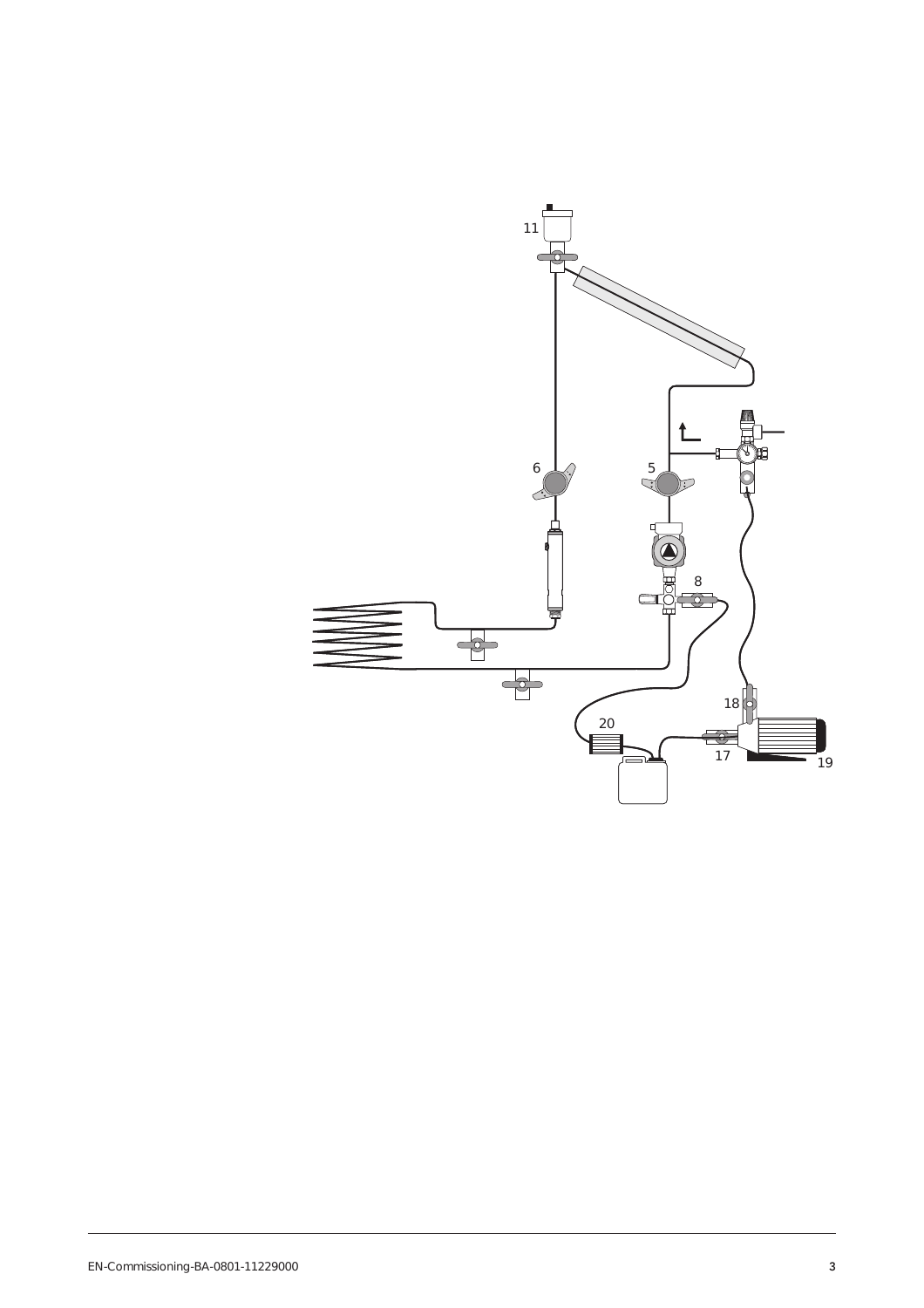### 2.2 Test Tightness



- Check all connections for leakage.
- $\bullet$  Even after emptying the system, some liquid remains in the collectors. If it was previously filled with water, it must be filled with solar liquid, otherwise the absorbers can be damaged by frost.
- Test pressure up to 5 bar.
- Fluctuations in pressure can also occur due to changes in the level of solar radiation.
- The expansion vessel must be shut off from the solar circuit before the drop in pressure can be measured.

### **Procedure**

- Shut off the filler valve **(8)**.
- After reaching the test pressure shut off filler valve **(1)**.
- Set ball valves **(5)** and **(6)** to 45°.
- Shut-off valve **(11)** must be closed (otherwise a drop in pressure from air separation is possible).



11

**4-5**

17

1

 $18$  (c)  $19$ 

### 2.3 Draining

● This is not necessary when it has already been filled with the heat transfer medium

### **Procedure**

- The filling pump **(19)** must be turned off.
- Disconnect suction hose from filler valve **(8)** and connect to filler valve **(9)**.
- Open valve **(9)**
- Open valve **(1)**



*Figure 11 Draining.*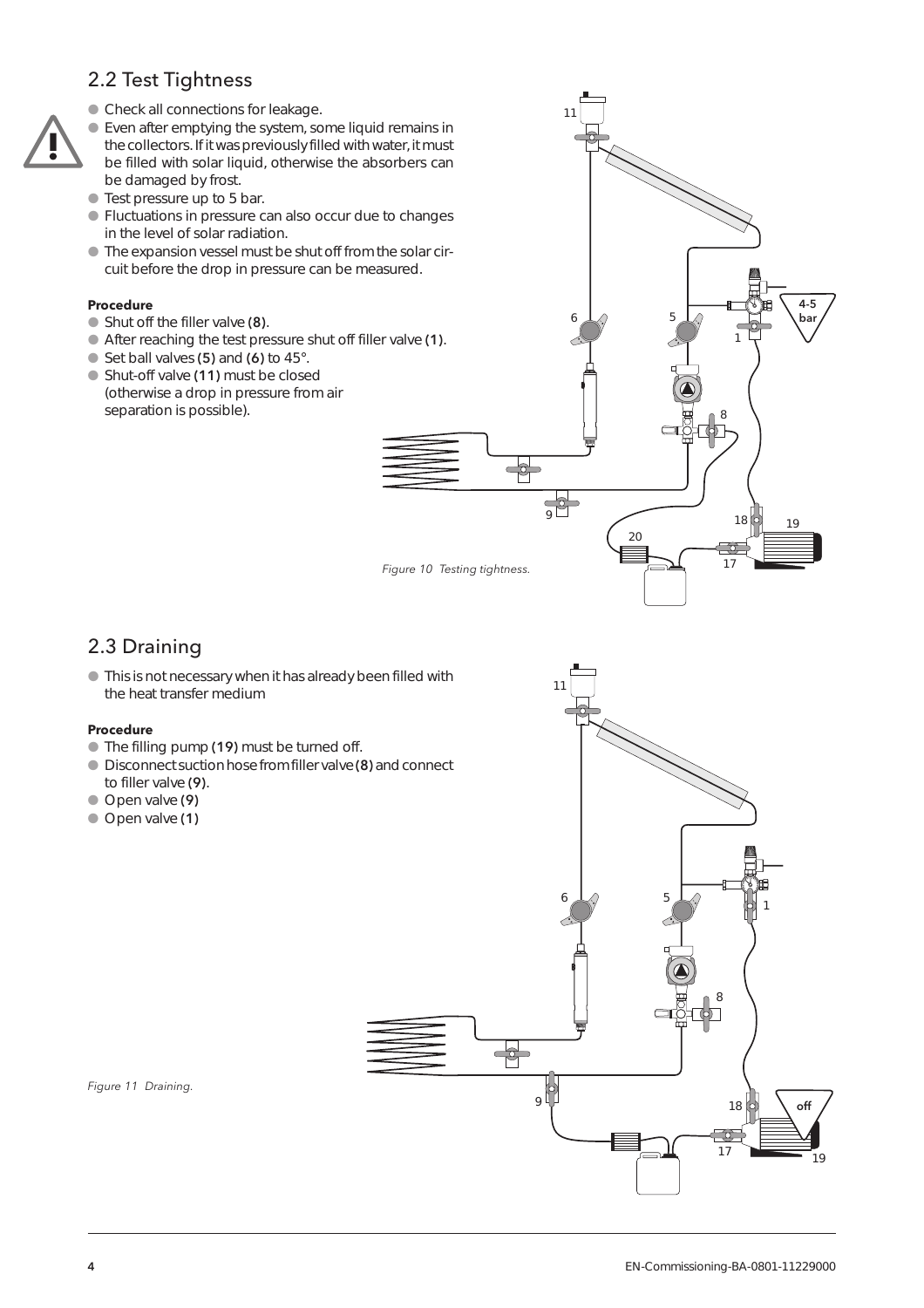# 2.4 Mixing the Heat Transfer Medium

According to the danger of frost the heat transfer medium DC20 should be diluted with water with at least 30% DC20 and this should be well mixed. Observe references in the data sheets.

| Table 1 Mixing ratios for concentrate DC20. |                     |  |  |  |
|---------------------------------------------|---------------------|--|--|--|
| Volume percentage<br>DC 20 [%]              | Freezing point [°C] |  |  |  |
| 30                                          | $-14$               |  |  |  |
| 40                                          | $-21$               |  |  |  |
| 50                                          | - 32                |  |  |  |
| 100                                         | - 50                |  |  |  |



*Figure 12 DC20 for flat plate collectors.*



*Figure 13 Frost protection tester.*

| Table 2 Volume of different components of the system for the calculation of the filling volume * |     |                               |      |                     |      |  |  |
|--------------------------------------------------------------------------------------------------|-----|-------------------------------|------|---------------------|------|--|--|
| <b>Collectors [litre]</b>                                                                        |     | Tank / heat exchanger [litre] |      | Pipes [Litre/metre] |      |  |  |
| EURO C20 HTF / C20 AR                                                                            | 1.3 | ECOplus 300                   | 8.5  | Cu 28x1 mm          | 0.52 |  |  |
| EURO C22                                                                                         | 1.0 | ECOplus 400                   | 10.0 | Cu 22x1 mm          | 0.31 |  |  |
| LB <sub>5</sub>                                                                                  | 2,6 | TERMO 700                     | 12.9 | Cu 15x1 mm          | 0,13 |  |  |
| LB 6,4                                                                                           | 3,0 | <b>TERMO 1000</b>             | 14,1 | Twinflex TVA DN 16  | 0.28 |  |  |
| LB 7.6                                                                                           | 3,5 | ECObasic 300                  | 7,5  | Twinflex TVA DN 20  | 0.44 |  |  |
| <b>LBM 67</b>                                                                                    | 4.9 | ECObasic 400                  | 9,4  |                     |      |  |  |
| <b>LBM 100</b>                                                                                   | 7,5 |                               |      |                     |      |  |  |
| * without fluid content of the expansion vessel                                                  |     |                               |      |                     |      |  |  |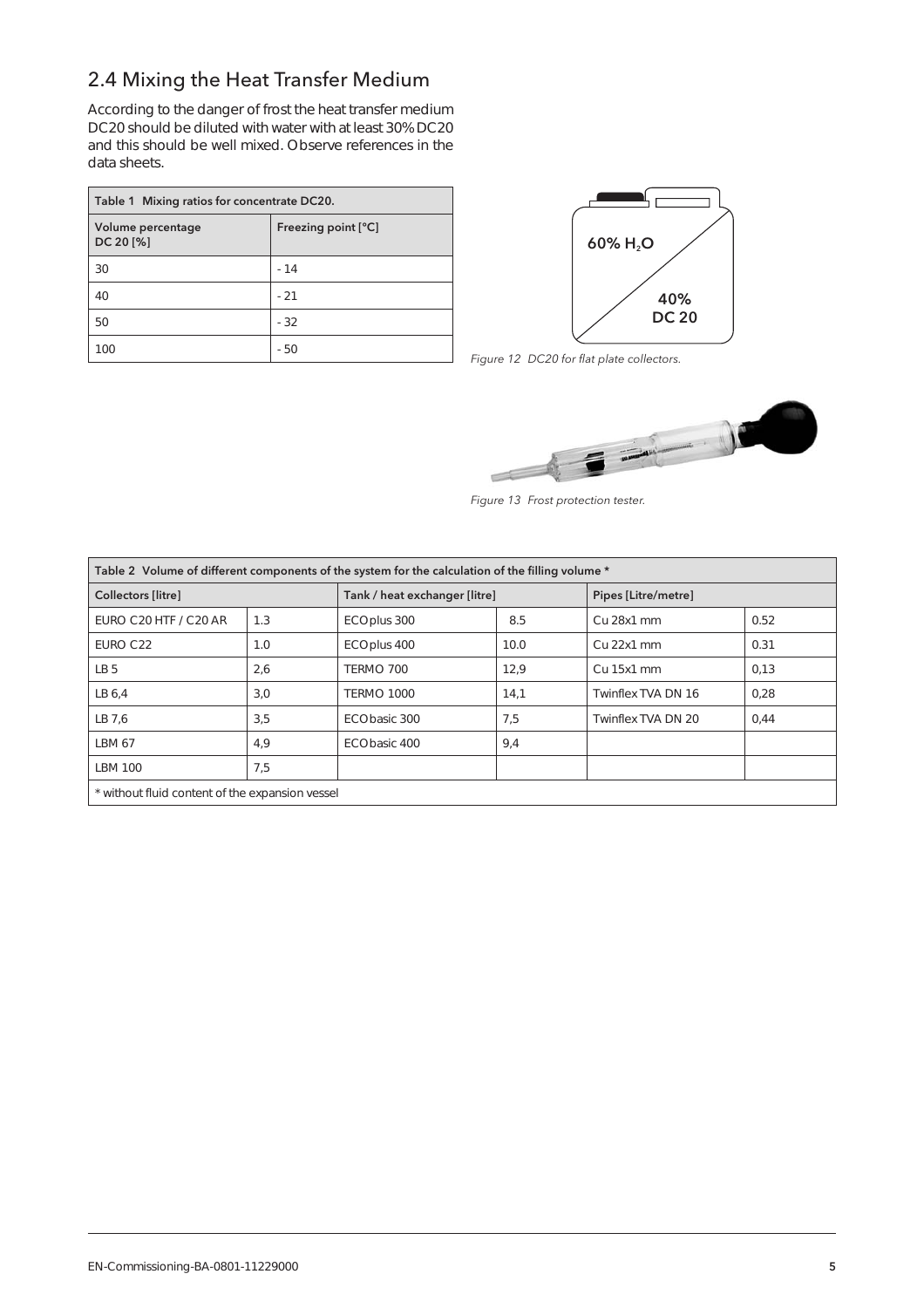# 2.5. Filling and Purging

### **Procedure**

- Disconnect suction hose from filler valve **(9)** and connect to filler valve **(8)**.
- Shut off valve **(9)**
- Open filler valves **(8)** and **(1)**
- Set ball valve (5) to horizontal
- Close shut-off valve **(11)**
- Switch on filling pump **(19)**
- Use the filling pump until no more air bubbles can be seen in the liquid container **(15)**
- Vent the pump line and if necessary the solar circuit pump (figure 16)
- Shut off the filler valve **(8)**
- When the desired pressure has been reached shut off the filler valve **(1)** (see chapter 2.6)
- Open the shut-off valve **(11)** under the automatic air release valve to purge the remaining air.

*Figure 14 Filling and purging.*

### **Venting the pump line**

- Set the ball valve **(6)** horizontal and the ball valve **(5)** to  $45°$
- Run the filling pump**(19)**for approximately 20 seconds.
- Close the filler valves **(8)** and **(1)** and turn off the filling pump.

### **Vent the solar circuit pump if necessary**

- Turn on the solar circuit pump (chose the maximum speed) and vent through the bronze screw at the front of the pump. Please observe the instructions of the pump manufacturer.
- Final deaeration: vent air at air vent valve of the CIRCO station several days after installation.

### **Tip:**

- Flush with high pressure e.g. 3-4 bar
- If necessary turn the pump on and off several times in order to accelerate air extraction.
- If necessary turn off the valve **(8)** the pressure of the system will increase – then open again to get rid of any air pockets.
- If necessary the flow direction can be changed to completely purge the heat exchanger in the storage tank.



11

*Figure 15 Venting the pump line.*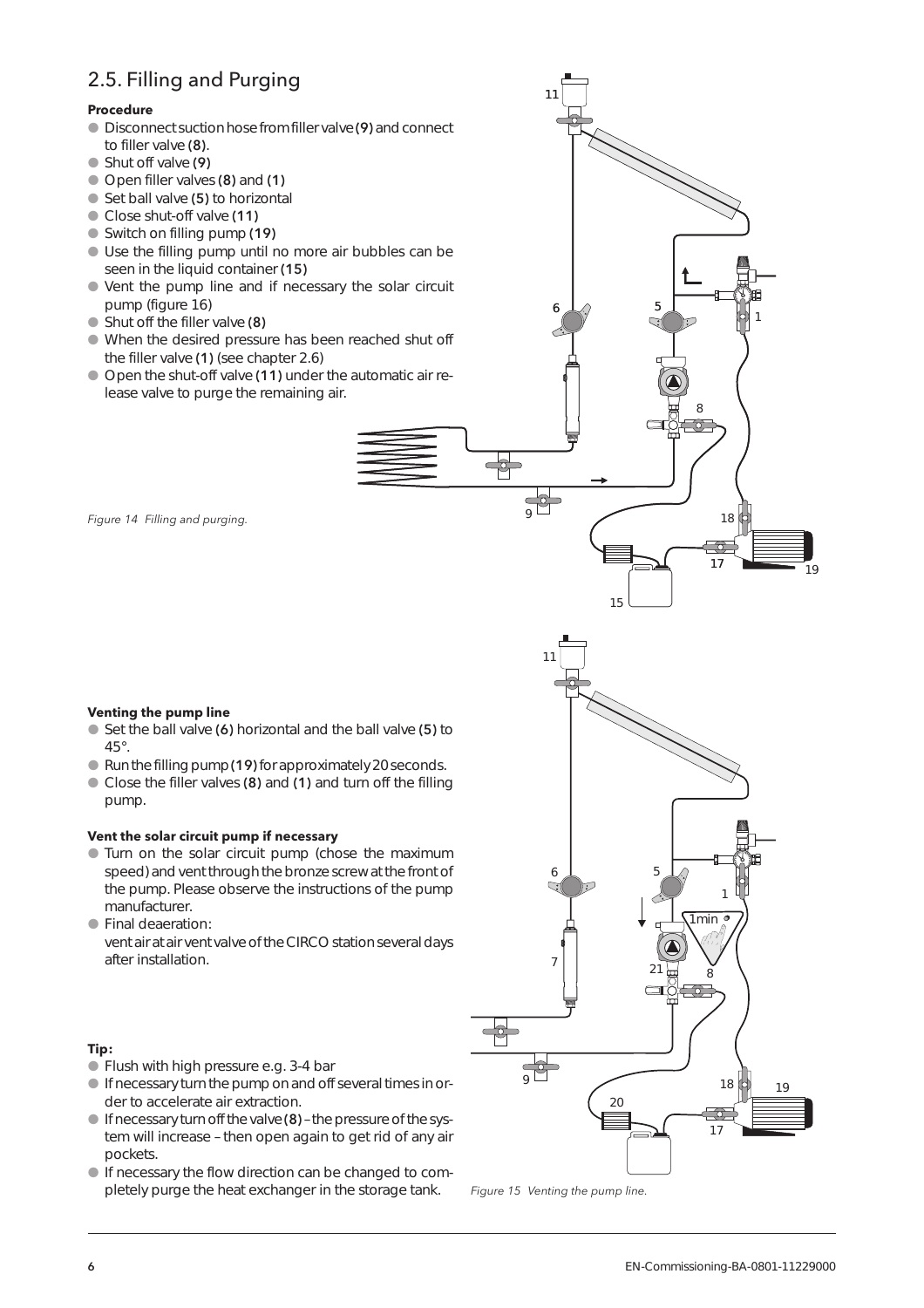